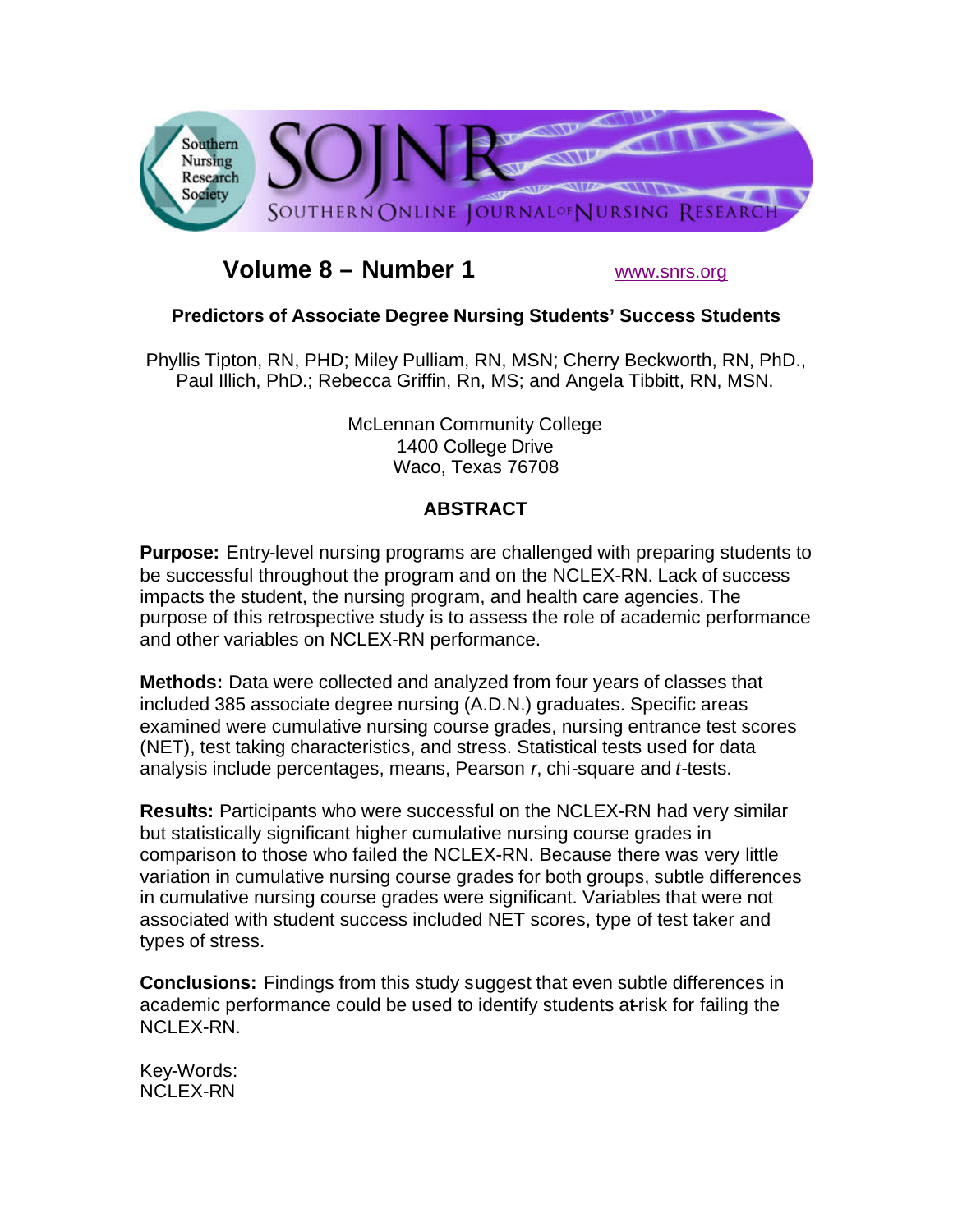Nursing student success Nursing Entrance test (NET) Associate Degree Nursing

Entry-level nursing programs from across the country are challenged with preparing students to be successful throughout the program and on the nursing licensure exam (NCLEX-RN). Lack of success impacts the student, the nursing program, and the health care community. Schools of nursing are feeling greater pressure to produce more graduates who will be successful on NCLEX-RN due to the nursing shortage. At the same time, the current expectations of graduates are demonstration of no less than 1,185 competencies in all areas of health care from long-term care to acute care specialty areas.**<sup>1</sup>**

Over the past ten years, a community college in central Texas experienced a decline in the NCLEX-RN pass rate and increased pressure to produce greater numbers of competent graduates to meet the needs of the area. The college is located in a town with a greater metropolitan area of 200,000, and has an enrollment of approximately 8,300. The school of nursing accepts two classes per year of 60 students. Both a day and evening program are offered. There are two major medical centers and a Veterans' Administration hospital in the area. To meet the challenge of preparing competent entry level practitioners, a study was conducted to examine the relationship between academic performance and licensure pass rates on the NCLEX-RN among associate degree of Nursing (A.D.N.) nursing students.

### **Review of Literature**

Several variables associated with successfully completing an entry level nursing program and performance on the NCLEX-RN have been identified. In one study of 68 A.D.N. graduates, grade point average (GPA) of pre-nursing courses were predictive of success on the NCLEX-RN while the overall GPA was not predictive.**<sup>7</sup>** In another study of 186 baccalaureate graduates, higher cumulative GPA at graduation was associated with NCLEX-RN success.**<sup>8</sup>** Three other studies identified having a higher GPA in the science courses was associated with NCLEX-RN success<sup>2-4</sup> and two of these studies also found performance in the nursing courses predictive of NCLEX-RN success.**3-4** Higher level math and reading skills upon entering a nursing program have been linked to NCLEX-RN success.**4,7** A higher level of performance on standardized exit exams has also been linked to NCLEX-RN success.**2-4,6-8** One study used an existing instrument, the Risk Appraisal Instrument (RAI) to predict NCLEX-RN success.**<sup>9</sup>** Starting with a sample of 538 graduates over a 3 year period from a baccalaureate program, the RAI correctly classified 61% of all NCLEX-RN failures. Items scored by this instrument include nursing course grades and performance on standardized nursing exams.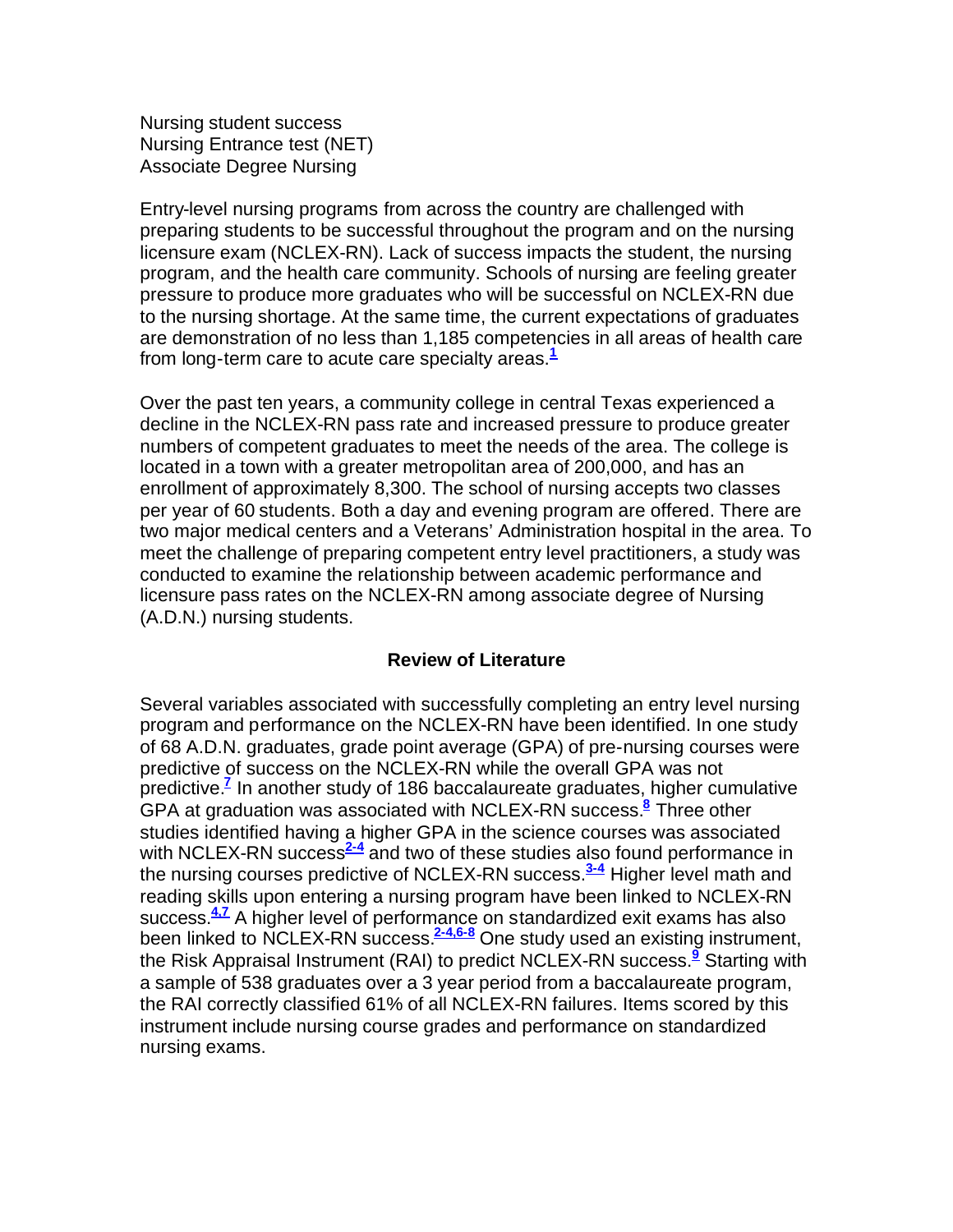There have been a collection of variables identified as impediments to progression and NCLEX-RN success. One study found that graduates not successful on the NCLEX-RN were more likely to have specific types of stress (i.e., family, academic, and money/time) prior to entering the nursing program.**<sup>7</sup>** Time management skills were identified as the biggest obstacle for not completing entry level RN programs in a study of all Texas nursing programs.**<sup>5</sup>** Having to repeat either prerequisite or nursing courses has also been associated with not being successful on NCLEX-RN.**5,7**

#### **Sample**

The sample consisted of 556 students who began the A.D.N. program between the years of 2001 through 2004. There were 385 students from the original sample who successfully completed the A.D.N. program and had NCLEX-RN results with 328 (85%) passing NCLEX-RN on the first attempt (Group 1) and 57 (15%) failing on the first NCLEX-RN attempt (Group 2).

#### **Data Collection**

Approval to conduct the study was obtained through appropriate administrative channels at the community college. Data were collected by the nursing counselor who maintains an ongoing database of various measurements of students' performance as a method of tracking performance of both individual students and the program as whole. Collected data included the Nurse Entrance Test (NET), admission ranking, nursing course grades, and cumulative nursing course grades. Prior to analyzing student data, all identifying information was coded to provide anonymity for individual students.

#### **Results**

#### *Academic Performance in Nursing Courses and NCLEX-RN Performance*

To assess differences in academic performance between students who passed the NCLEX-RN on their first attempt (Group 1) and students who failed the NCLEX-RN on their first attempt (Group 2), cumulative nursing course grades were analyzed. The cumulative nursing course grades were obtained by computing an average nursing course grade based on the five required nursing courses. For each course, students received a numerical course grade ranging from 0 to 100. When looking at the entire sample (*N* = 368), the cumulative nursing course grade for Group 1 was 79.80 (standard error of the mean*{se}* = .23, *n = 314).* For Group 2 (*n*= 54) the average course grade was 77.05 (*se =*  .36). Although the actual difference of 2.75 points between the two means appears relatively small, this represents a six fold difference based on a standard error of the mean of .428 for the distribution of difference scores. An independent samples t-test (equal variances not assumed) revealed that there was a significant difference in average nurse course grade between the two groups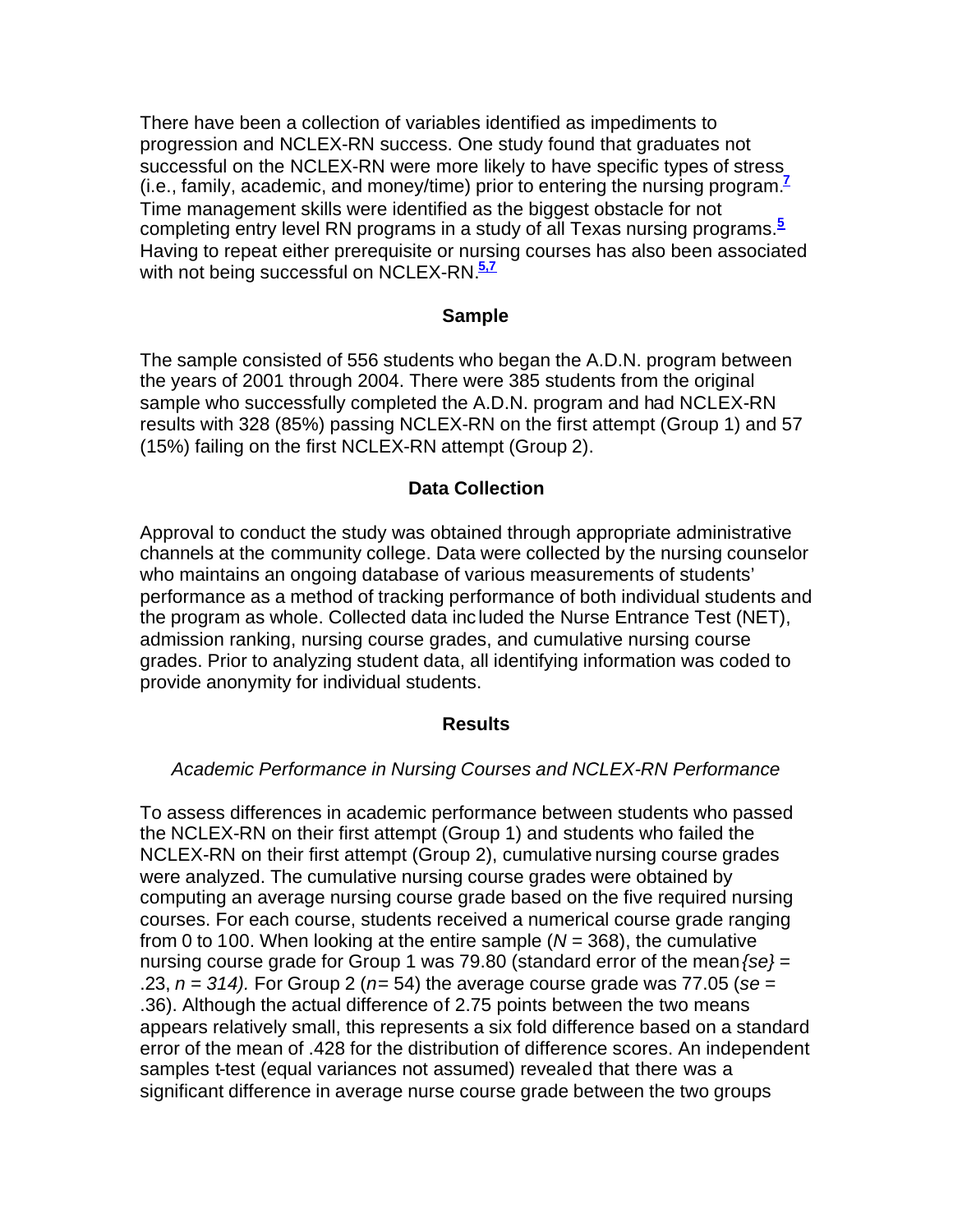$(t(101)=6.21$ ,  $p=.000$ . This finding suggests that even small differences in average nursing course grade could be predictive of later difficulty on the NCLEX-RN if the average variation in nursing course grade is minute.

The above analysis revealed that there was a difference in variance between the two groups. This was addressed statistically by using the version of the t-test that does not assume equal variances. However, to further ensure the differences in sample size between the two groups were not skewing the results, a separate analysis was conducted on a randomized sample of 88 individuals from both groups. An independent samples *t* test revealed a significant difference in the means between the Group 1 subset and Group 2 ( $t(86) = 3.91$ ,  $p = .000$ ). The mean nursing course GPA of Group 1 was significantly higher (*m =* 79.60, *se* = .56 ) than the mean of Group 2 (*m=* 76.88, *se* = .42).

The above results suggest that because the variation in academic performance among nursing students may be very small, even subtle differences in nursing course grades could be critical in identifying at-risk students. However, the above analyses focused on the cumulative nursing course grades, calculated upon completion of all courses. For practical purposes, it would be necessary to identify differences in academic performance as early as possible. To address this issue, Pearson correlations were calculated to examine relationships of participants' performance in the first two nursing courses to the cumulative nursing course grades (Table I). Performance in both the first and second nursing courses was significantly correlated to the cumulative average nursing course grade. In both courses, the r-squared value was approximately .64. Therefore, higher grades in the two beginning nursing courses of the program are predictive of the final average nursing course grade

### *Other Variables Associated with Progression*

The NET is a standardized entrance exam utilized by many nursing schools from across the nation. The exam provides information on the nursing school applicants' reading and math abilities, types of stressors, and test taker profile. Table 2 depicts the differences between Group 1 and Group 2 for reading and math NET scores. There appears to be relatively little difference across the two groups. Using a smaller randomized sample (*N* = 68) an independent samples *t* test confirmed that the NET scores were not significantly different across the two groups (*t*(66) = .907, *p* = .368).

Another variable examined was the type of test taker. The NET categorizes students as frustrated, instructional, or independent test takers. Frustrated test takers will have difficulty in successfully taking multiple choice and true false examinations. Instructional level test takers also have difficulty with discriminating the best option on multiple choice exams. Independent test takers are considered to be at the optimal level of skill for test taking. Table 3 depicts the percentages associated with the three different types of test takers. There appeared to be little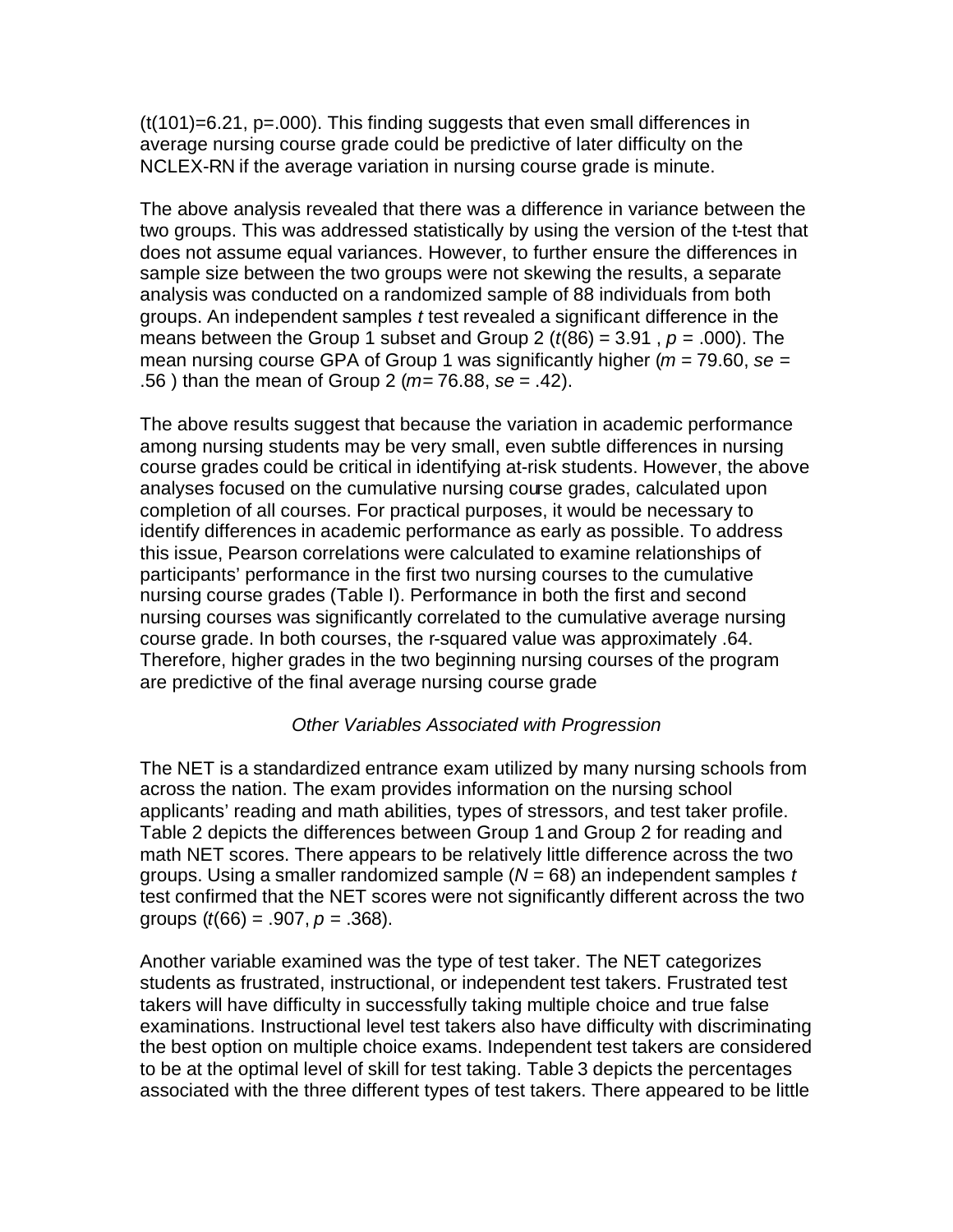difference in the proportions of test-taking types between Group 1 and Group 2. A chi-square analysis confirmed that the proportion of test-taking types was not significantly different between the two groups  $(22(2) = .3.296, p = 0.192)$ .

Type of stress was also examined between the two groups. The NET identifies the following stresses: family, social, money/time, academics and/or work. Table 4 depicts the percentages of individuals exhibiting the different types of stress for the two groups. For all identified stresses, there appears to be little differences in proportion of individuals exhibiting stress across the two groups. Separate Goodness of Fit Chi-square analyses confirmed that there were no significant differences associated with any of the stresses ( all *?* 2s > .05).

#### **Discussion**

Study results indicate that having a higher cumulative nursing course grade was associated with NCLEX-RN success. Several studies reported similar findings.**2- 4,7-8** Detailed examination of the present results indicates that the difference in average nursing course grades between students who passed NCLEX-RN and students who failed NCLEX-RN appeared to be relatively minor. However, because the within group variation associated with the average nursing course grade was very small, the subtle difference in average scores produced a highly significant finding. In this study, the NCLEX-RN success group had a cumulative nursing course grade of 79.8 and the NCLEX-RN failure group had a cumulative nursing course grade of 77.05. Although the two groups only differed by 2.75 points on a 100 point scale, the cumulative nursing course grade for the NCLEX-RN failure group was six times lower than the NCLEX-RN success group in terms of standard error of the means. This finding is critical in that it indicates that even subtle differences in average nursing course grades could be used to identify students at-risk of failing the NCLEX-RN.

Importantly, the present study showed that the first two nursing courses were highly correlated with the cumulative nursing course grade. This finding suggests that relatively minor differences in performance within the first two nursing courses could be used to identify at-risk students.

The present study also examined the role of several other variables in NCLEX-RN performance. Neither reading nor math performance on the NET was useful in determining NCLEX-RN success. Next, the type of test taker as classified by the NET was not predictive of performance on the NCLEX-RN. Having the stressors of family, work, academics, money and time, and/or social were not found to have an effect on NCLEX-RN success. This finding was surprising since stress is commonly thought to be a deterrent to success. However, a licensed counselor provided group stress management sessions and individual counseling sessions for nursing students in the program included in the present study. Since the NET is administered prior to starting the nursing program, further study may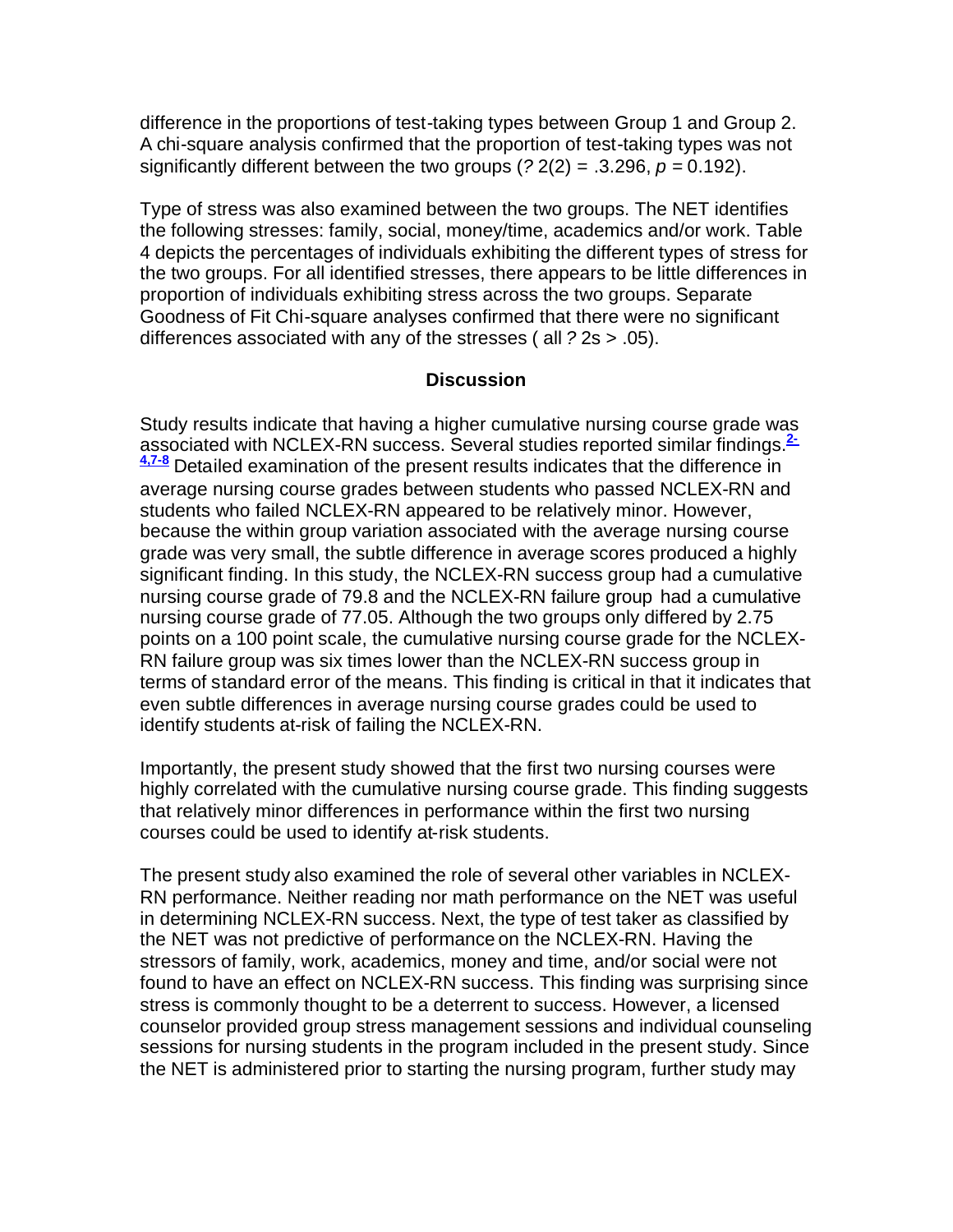be needed to analyze if stress experienced during the nursing program affects student success.

## **Conclusion**

Findings from this study can be used to establish a system for identifying at-risk students and preparing them for the NCLEX-RN. This study suggest that nursing programs should evaluate academic performance in the first few nursing courses and use this information to determine a metric for interpreting student performance. This study shows that differences in cumulative nursing course grade must be interpreted in relationship to the typical amount of variation around the mean. The present findings suggest that it is likely that many schools will find very little variation in course performance and that what appears to be minor differences in nursing course grades could be significant predictors in future performance on the NCLEX-RN. The study also shows that several other variables such as stress, test-taking characteristics, and reading and math performance on the NET entrance exam did not play a major role in NCLEX-RN performance.

## **References**

- 1. Bellack, J. P. (2006). Recalibrating prelicensure education. *Journal of Nursing Education, 45* (11), 435-436.
- 2. Bentley, R.W. (2004). *Examination of success rates of traditional nursing and accelerated nursing students in a four-year program.* Unpublished doctoral dissertation, Auburn University.
- 3. Hardin, J. (2005): *Predictors of success on the National Council Licensing Examination Computerized Exam(CAT-NCLEX-RN)in associate degree nursing programs: A Logistic Regression Analysis.* Unpublished doctoral dissertation: Texas A & M Commerce.
- 4. Higgins, B. (2005) Strategies for lowering attrition rates and raising NCLEX-RN pass rates. *Journal of nursing education*, *44* (12), 541-547.
- 5. Increasing RN Graduates in Texas: A Report to the 79 th Legislature by The Task Force to Increase RN Graduates in Texas (October 2006), 1-86.
- 6. Niebert, A.T., Young, A, &Adamson, C. (May/June2005). Predicting NCLEX success with the HESI exit exam: Fourth annual validity study. *Computers , Informatics, Nurse & Nurse Educator,* 28S-34S.
- 7. Sayles, S., Shelton, D., & Powell, H. (Nov./Dec.2003). Predictors of Success in nursing education. *The ABNF Journal, 14(6),* 116-20.
- 8. Seldomridge, L. A., & Dibartolo, M.C. (2004). Can success and failure be predicted for baccalaureate graduates on the computerized NCLEX-RN? *Journal of Professional Nursing, 20* (6), 361-368.
- 9. Waterhouse, J. K., & and Beeman, P.B. (2003). Predicting NCLEX-RN success: Can it be simplified? *Nursing Education Perspectives, 24* (1), 35-39.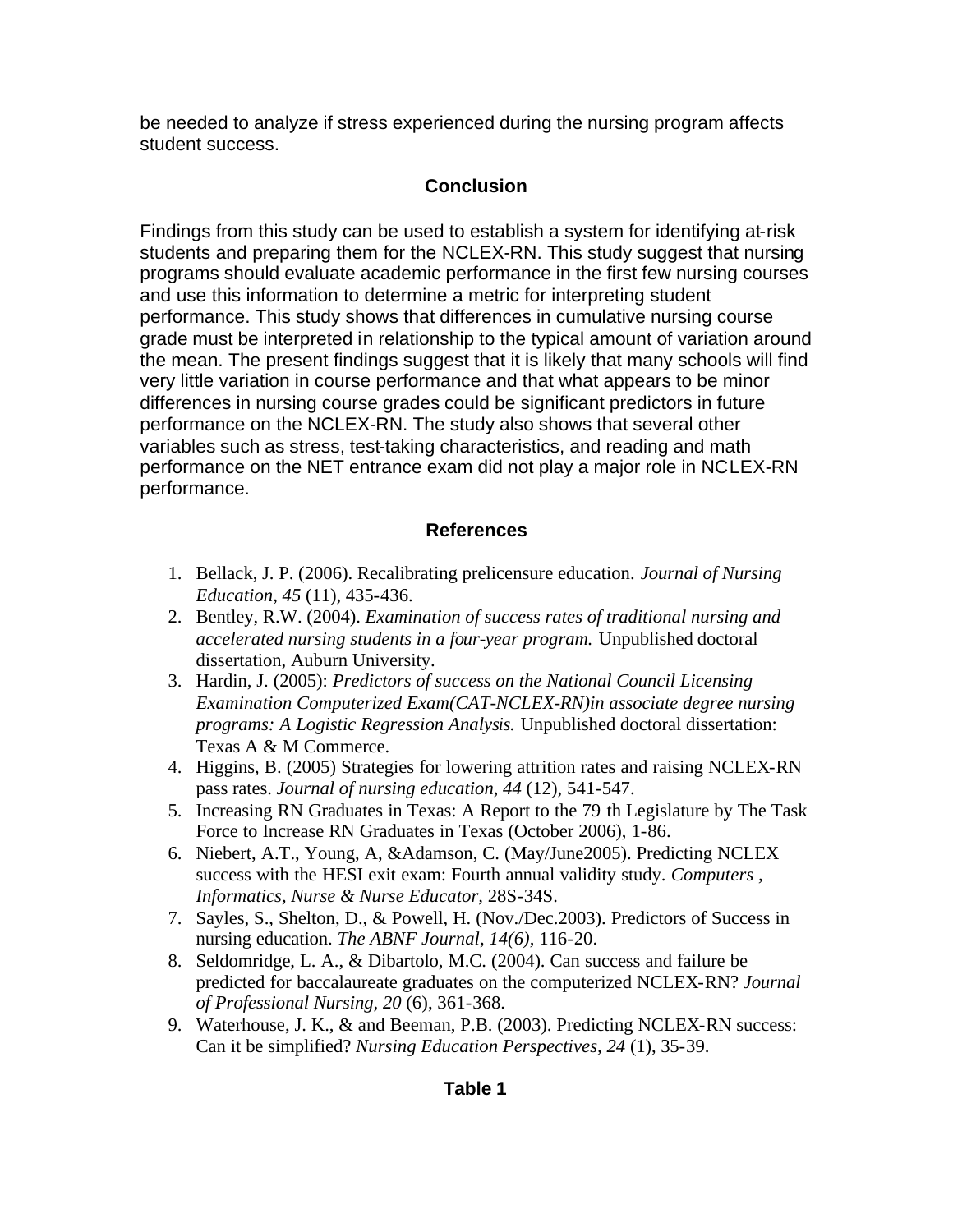## Correlations (Pearson type) Between Nursing Course Grade of First Two Courses and Cumulative Nursing Course Grade

|                                  | Correlations |      |  |
|----------------------------------|--------------|------|--|
| <b>Beginning Course</b>          | 0.00         |      |  |
|                                  |              |      |  |
| <b>Second Course</b>             | .732         | 1.00 |  |
|                                  |              |      |  |
| Cumulative*                      | .811         | .806 |  |
|                                  |              |      |  |
|                                  |              |      |  |
| *Cumulative Nursing Course Grade |              |      |  |

#### **Table 2**

Comparison of NET Math, Reading, and Composite Mean Scores of Group I and Group II

| Group | <b>NET Reading</b>                                           | <b>NET Math</b> | NET Composite* |
|-------|--------------------------------------------------------------|-----------------|----------------|
|       |                                                              |                 |                |
|       | $m = 62.93$                                                  | $m = 76.08$     | $m = 69.31$    |
|       | $se = 0.94$                                                  | $se = 0.92$     | $se = 0.77$    |
|       |                                                              |                 |                |
| lıı   | $m = 61.93$                                                  | $m = 75.61$     | $m = 68.10$    |
|       | $se = 2.25$                                                  | $se = 2.20$     | $se = 2.04$    |
|       | *NET composite is the average of the math and reading scores |                 |                |

## **Table 3**

## Percentages of Type of Test Taker

| Group | Frustrated | Instructional | Independent |  |  |
|-------|------------|---------------|-------------|--|--|
|       |            |               |             |  |  |
|       | 8%         | 80.1%         | 11.9%       |  |  |
|       | $n = 16$   | $n = 161$     | $n = 24$    |  |  |
|       |            |               |             |  |  |
| ║     | 0%         | 89.2%         | 10.8%       |  |  |
|       | $n\!=\!0$  | $n = 33$      |             |  |  |

## **Table 4**

Percentages of Types of Stress and Passing NCLEX-RN on First Attempt